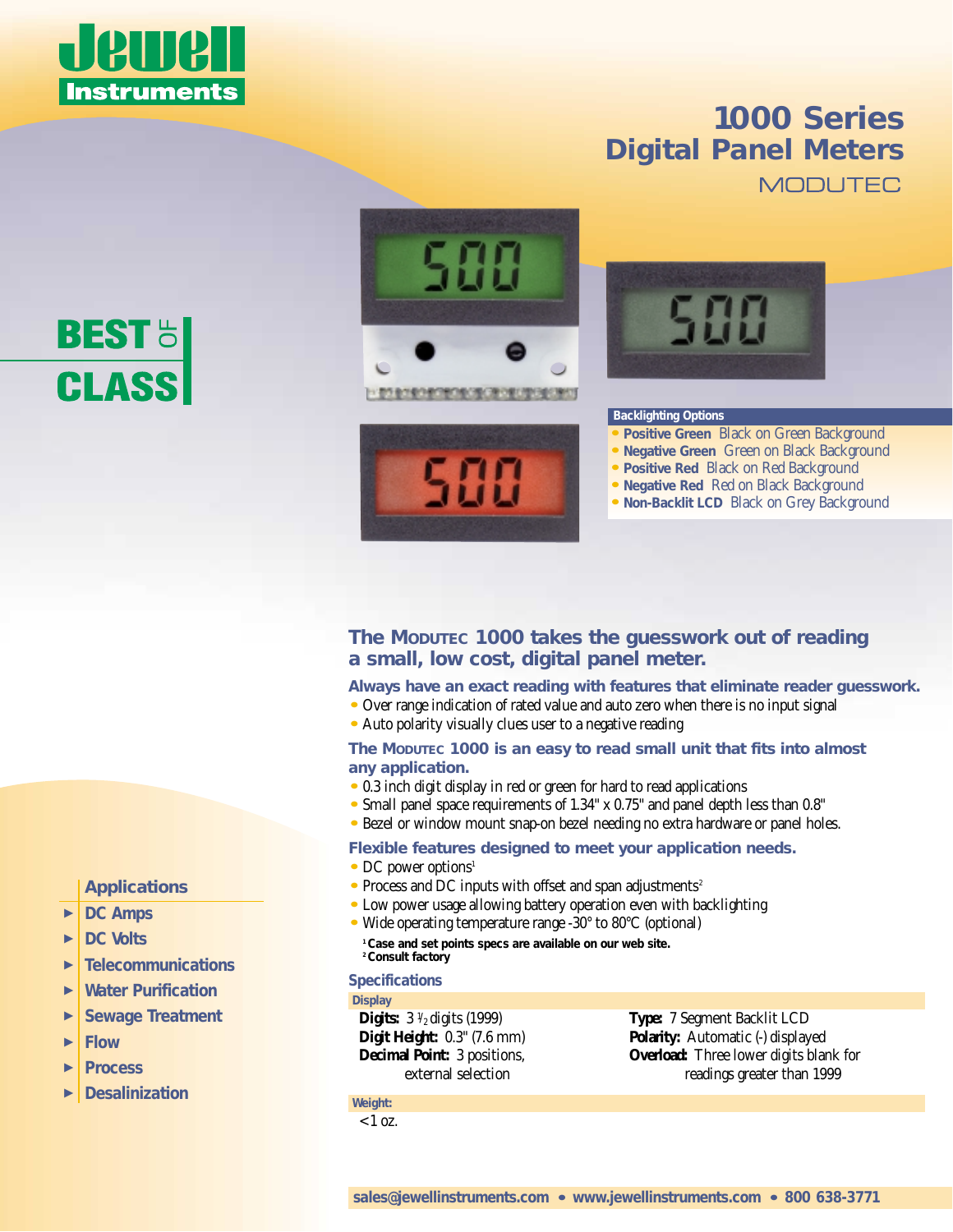

**Example: 1030-0202 is a ±5VDC powered Window**

**input scale, with a 13 pin connector.**

#### *1000 Series Dimensional Drawings (mm/in)*



**Mount unit with positive green backlighting, a 0 – 2VDC** *sales@jewellinstruments.com • www.jewellinstruments.com • 800 638-3771 850 Perimeter Road • Manchester, NH 03103 • USA*